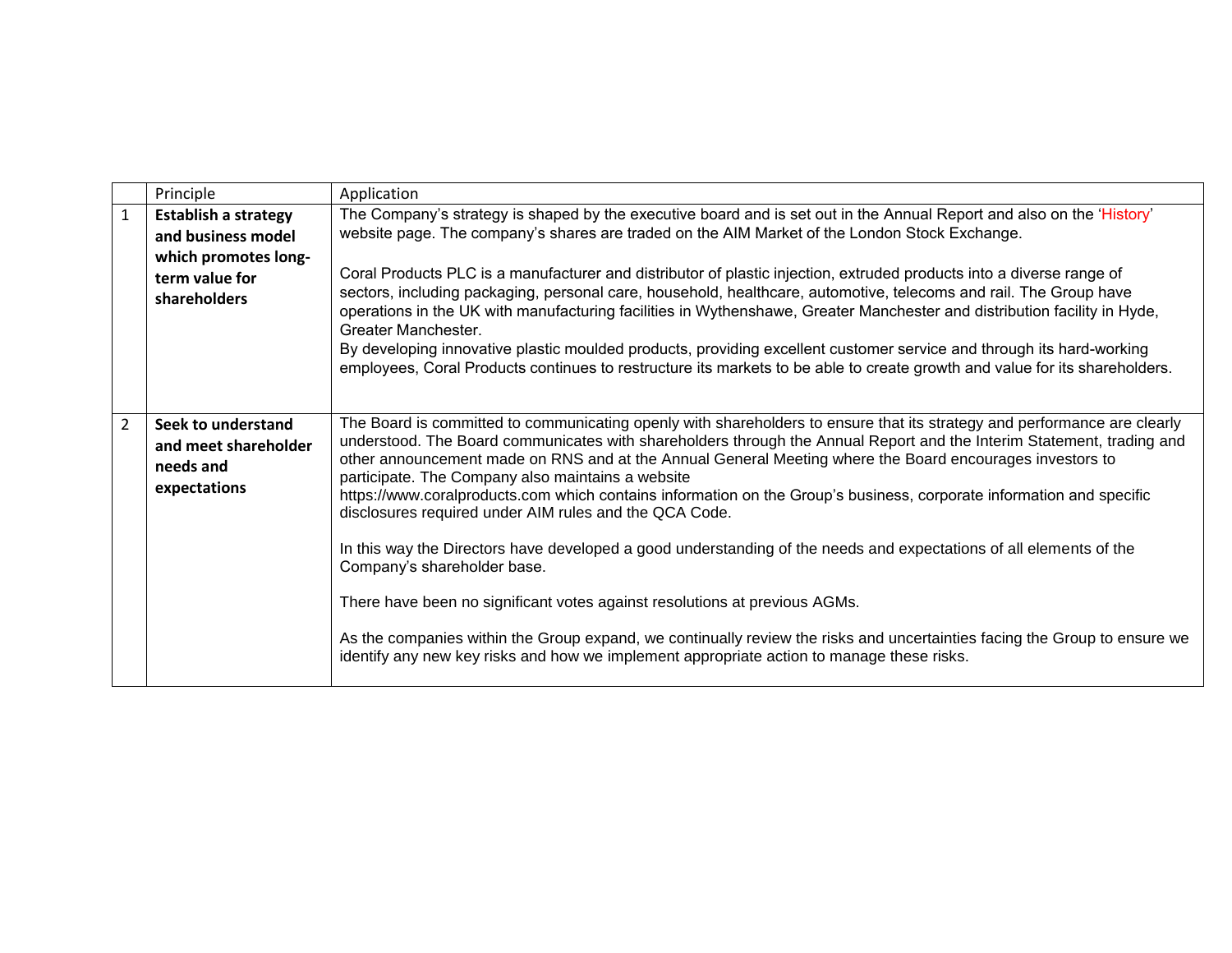| 3 | <b>Take into account</b><br>wider stakeholder and<br>social responsibilities<br>and their implications<br>for long term-success | The Board recognises its responsibility under UK law to promote the success of the Group for the benefit of its stakeholders<br>and understands that the business has a responsibility towards its stakeholders including shareholders, employees,<br>customers, suppliers and to the local community.<br>The Board sets standards across the Group and monitors these at regular board meetings of all Group companies. The<br>Board is very conscious that the tone and culture it sets impacts all aspects of the Group and the way employees behave<br>and operate.                                                                                                                                                                                                                                                                                                                                                                                                                                                                                                                                                                                                                                                                                                                                                                                                                                                                                                                                                                                         |
|---|---------------------------------------------------------------------------------------------------------------------------------|-----------------------------------------------------------------------------------------------------------------------------------------------------------------------------------------------------------------------------------------------------------------------------------------------------------------------------------------------------------------------------------------------------------------------------------------------------------------------------------------------------------------------------------------------------------------------------------------------------------------------------------------------------------------------------------------------------------------------------------------------------------------------------------------------------------------------------------------------------------------------------------------------------------------------------------------------------------------------------------------------------------------------------------------------------------------------------------------------------------------------------------------------------------------------------------------------------------------------------------------------------------------------------------------------------------------------------------------------------------------------------------------------------------------------------------------------------------------------------------------------------------------------------------------------------------------|
|   |                                                                                                                                 | The Board encourages open dialogue and commitment to providing the best service possible to the Group's customers and<br>considerate interactions with suppliers.<br>The Company monitors feedback from all of its stakeholders as reported by the Group companies and the Board uses this<br>to develop future policy. Being a participant in the plastics industry, the board is keenly aware of environmental<br>considerations and is actively working to ensure that it is at the forefront of meeting the standard expected over the coming<br>years. Recyclable materials are a key element in this.                                                                                                                                                                                                                                                                                                                                                                                                                                                                                                                                                                                                                                                                                                                                                                                                                                                                                                                                                     |
| 4 | <b>Embed effective risk</b><br>management,<br>considering both<br>opportunities and<br>threats, throughout<br>the organisation  | The Board has an active program of working with all the Group companies to assist with achieving goals and to discuss and<br>resolve any issues that arise.<br>The Board is responsible for the Group's system of internal controls and for reviewing its effectiveness. The system is<br>designed to manage, rather than eliminate, the risk of failure to achieve the Group's strategic objectives and can only<br>provide reasonable but not absolute assurance against material misstatement or loss.<br>The Board monitors financial controls through the setting and approval of annual budgets throughout the Group and the<br>regular review of monthly management accounts.<br>Each Group company has defined authorisation levels for expenditure, the placing of orders and signing authorities. The<br>daily cash movements of the Group companies are reconciled and monitored by their finance departments. The Group's<br>cash flow is monitored by the Board.<br>Each year on behalf of the Board, the Finance Director attends audit review meetings at the Group companies at which the<br>auditors present their findings including a comprehensive review of risks/potential risks which cover both financial and non-<br>financial issues potentially affecting a Group company.<br>If any issues are identified by the Group companies at the regular company board meetings these are raised at the next<br>Board meeting. However, depending on the severity of the issue, information may be disseminated to the Board<br>immediately. |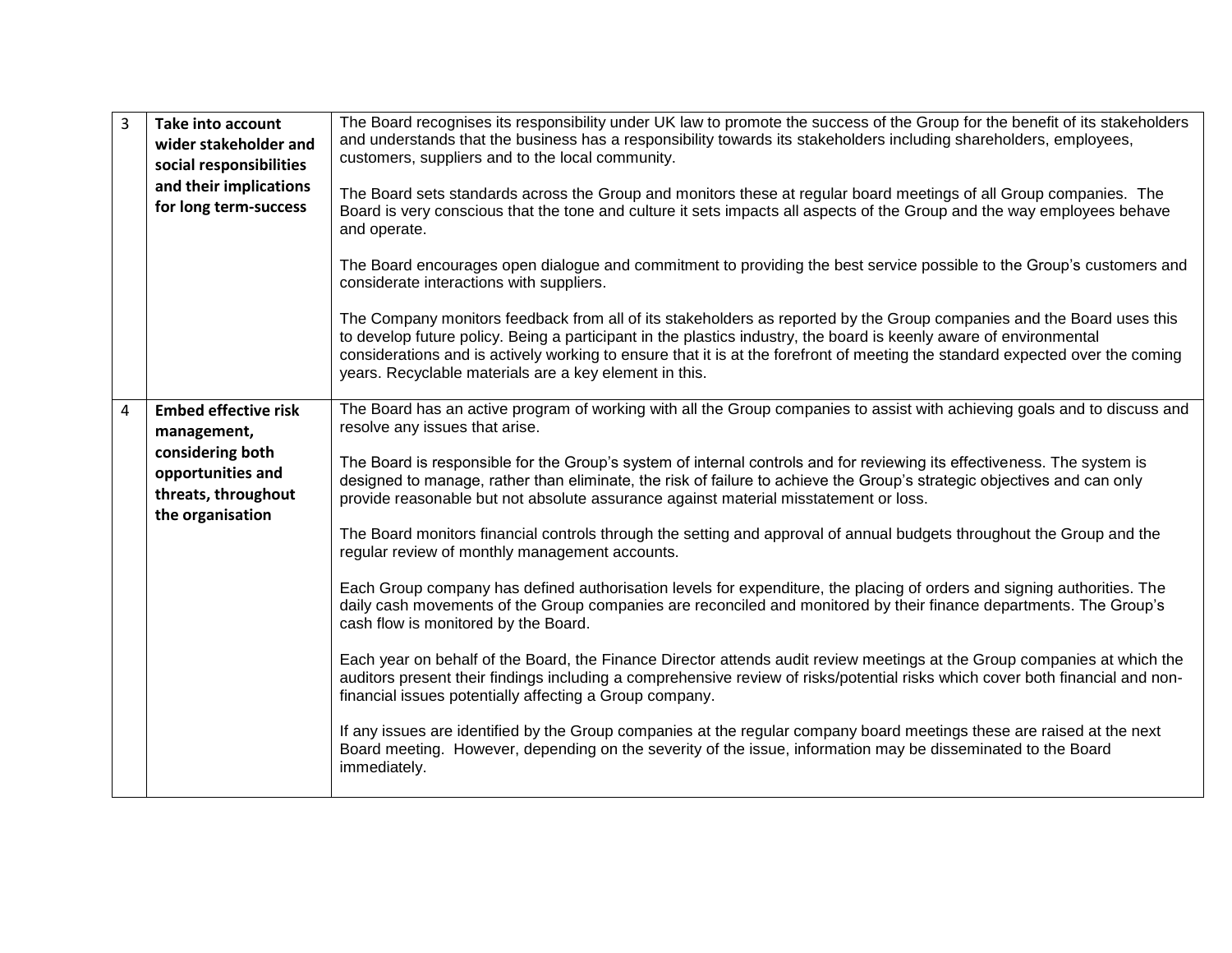| 5 | <b>Maintain the board as</b> | The purpose of the Board is to ensure that the business is managed for the long-term benefit of all shareholders, whilst at                                                                                                                                                                                                                                                                                                                                                                                                                                                                                                                                                                                |
|---|------------------------------|------------------------------------------------------------------------------------------------------------------------------------------------------------------------------------------------------------------------------------------------------------------------------------------------------------------------------------------------------------------------------------------------------------------------------------------------------------------------------------------------------------------------------------------------------------------------------------------------------------------------------------------------------------------------------------------------------------|
|   | a well-functioning,          | the same time having regard for all stakeholders.                                                                                                                                                                                                                                                                                                                                                                                                                                                                                                                                                                                                                                                          |
|   | balanced team led by         |                                                                                                                                                                                                                                                                                                                                                                                                                                                                                                                                                                                                                                                                                                            |
|   | the chair                    | The Board has a formal schedule of matters reserved for its decisions. There are a minimum of [four] full board meetings<br>spread across each year which tie in as far as possible with the Group's financial reporting calendar. Additional meetings<br>are held as required.                                                                                                                                                                                                                                                                                                                                                                                                                            |
|   |                              | The full Board is responsible and accountable to the shareholders for the management and success of the Group and to<br>provide effective controls to assess and manage risks in the Company.                                                                                                                                                                                                                                                                                                                                                                                                                                                                                                              |
|   |                              | The Board currently comprises Joe Grimmond (Executive Chairman), David Low and Steve Barber (Non-executive<br>Directors), Sharon Tinsley (FD and Company Secretary) and Paul Freud (Corporate Development director). The non-<br>executive directors are both considered to be independent of the management and free to exercise independence of<br>judgement.                                                                                                                                                                                                                                                                                                                                            |
|   |                              | The Board has established procedures to identify and monitor potential or actual conflicts of interest.                                                                                                                                                                                                                                                                                                                                                                                                                                                                                                                                                                                                    |
|   |                              | The Board is supported by the Audit, Remuneration and AIM Compliance Committees, each of which has access to<br>information, resources and advice that it deems necessary, at the Company's cost, to enable the committee to discharge<br>its duties.                                                                                                                                                                                                                                                                                                                                                                                                                                                      |
|   |                              | The Committees' Terms of Reference are posted on the AIM rule 26 page of Company's website.                                                                                                                                                                                                                                                                                                                                                                                                                                                                                                                                                                                                                |
|   |                              | The Audit Committee is comprised of the two Independent Non-Executive Directors and is chaired by David Low. The<br>Audit Committee meets [twice] a year and is responsible for ensuring that the financial performance of the Group is<br>properly reported and monitored and for meeting the auditors and reviewing the reports from the auditors relating to<br>accounts and internal control systems. The external auditors will attend all meetings. The opportunity is given to the non-<br>executive Directors to meet with the external auditors at least once a year without any executive Directors being present.<br>In 2017-2018 there were two Audit Committee meetings with full attendance. |
|   |                              | The Remuneration Committee comprises of the two independent non-executive directors and is chaired by David Low.<br>The Remuneration Committee reviews and if appropriate sanctions remuneration proposals made by the executive<br>Directors.                                                                                                                                                                                                                                                                                                                                                                                                                                                             |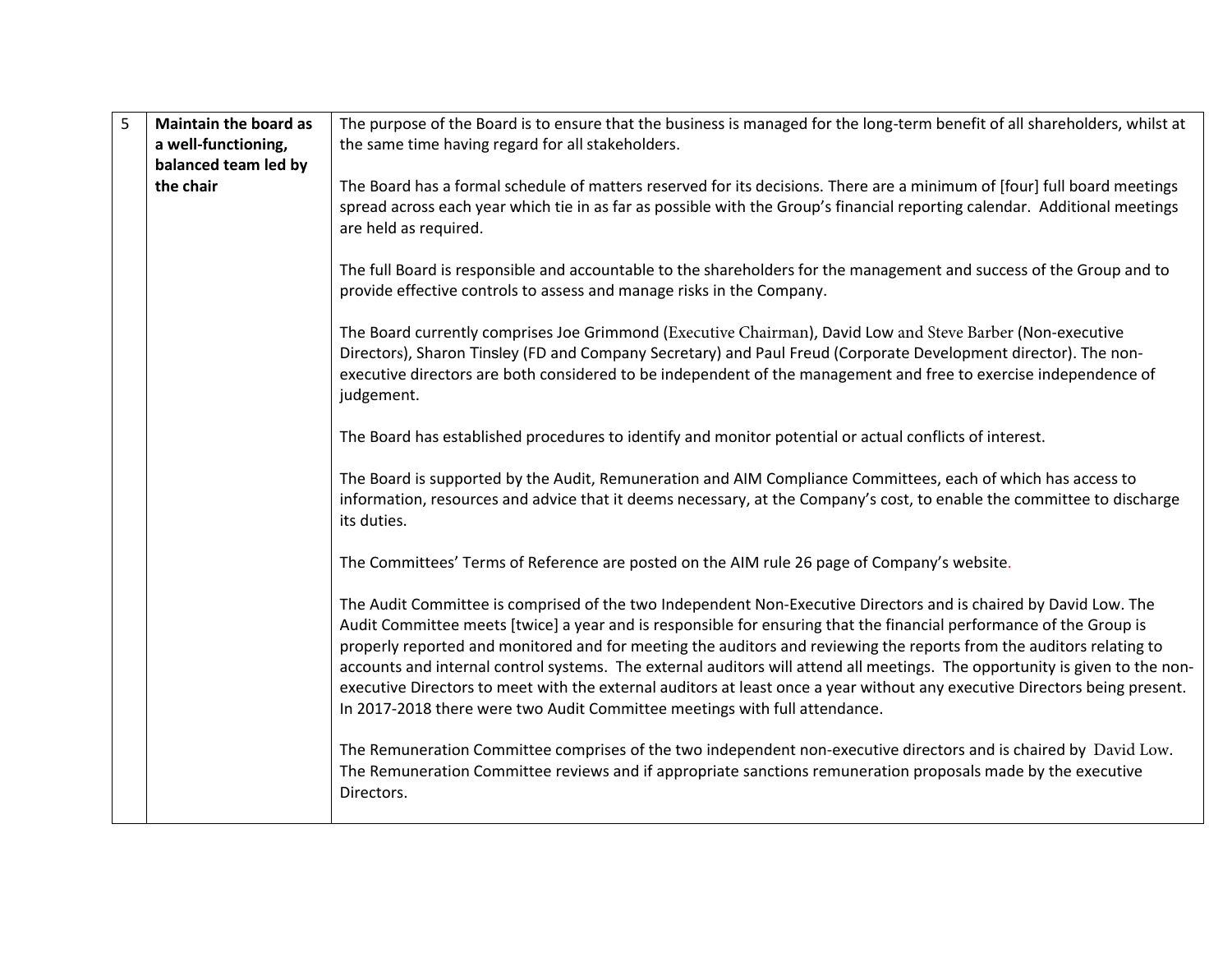|  | No director is permitted to participate in discussions or decisions concerning his own remuneration. The Remuneration                       |
|--|---------------------------------------------------------------------------------------------------------------------------------------------|
|  | Committee meets as and when necessary.                                                                                                      |
|  |                                                                                                                                             |
|  | The Board and its Committees receive appropriate and timely information and minutes are kept of all relevant committee                      |
|  | meeting matters.                                                                                                                            |
|  | Any director can challenge proposals with decisions being taken after discussion. Any director can ask for a concern to be                  |
|  | formally noted. Specific actions arising from meetings are agreed by the Board or relevant committee and then followed<br>up by management. |
|  |                                                                                                                                             |
|  | Directors have access to advice or services needed to enable them to carry out their roles and duties.                                      |
|  | In 2019-2020 there were 11 board meetings split over the calendar year and the AGM. During 2020-2021, there have been                       |
|  | eight board meetings so far and the attendance of the directors has been as follows.                                                        |
|  | Joe Grimmond (Executive Chairman) Full attendance                                                                                           |
|  | David Low (Non-executive Director) Full attendance                                                                                          |
|  | Steve Barber (non-executive director)                                                                                                       |
|  | Sharon Tinsley (FD) Full attendance                                                                                                         |
|  | Paul Freud (Corporate Development Director) Full attendance                                                                                 |
|  | All Directors are subject to reappointment by shareholders at the first Annual General Meeting following their                              |
|  | appointment and thereafter by rotation.                                                                                                     |
|  | The directors spend such time as is necessary to ensure that their roles and duties are carried out effectively.                            |
|  |                                                                                                                                             |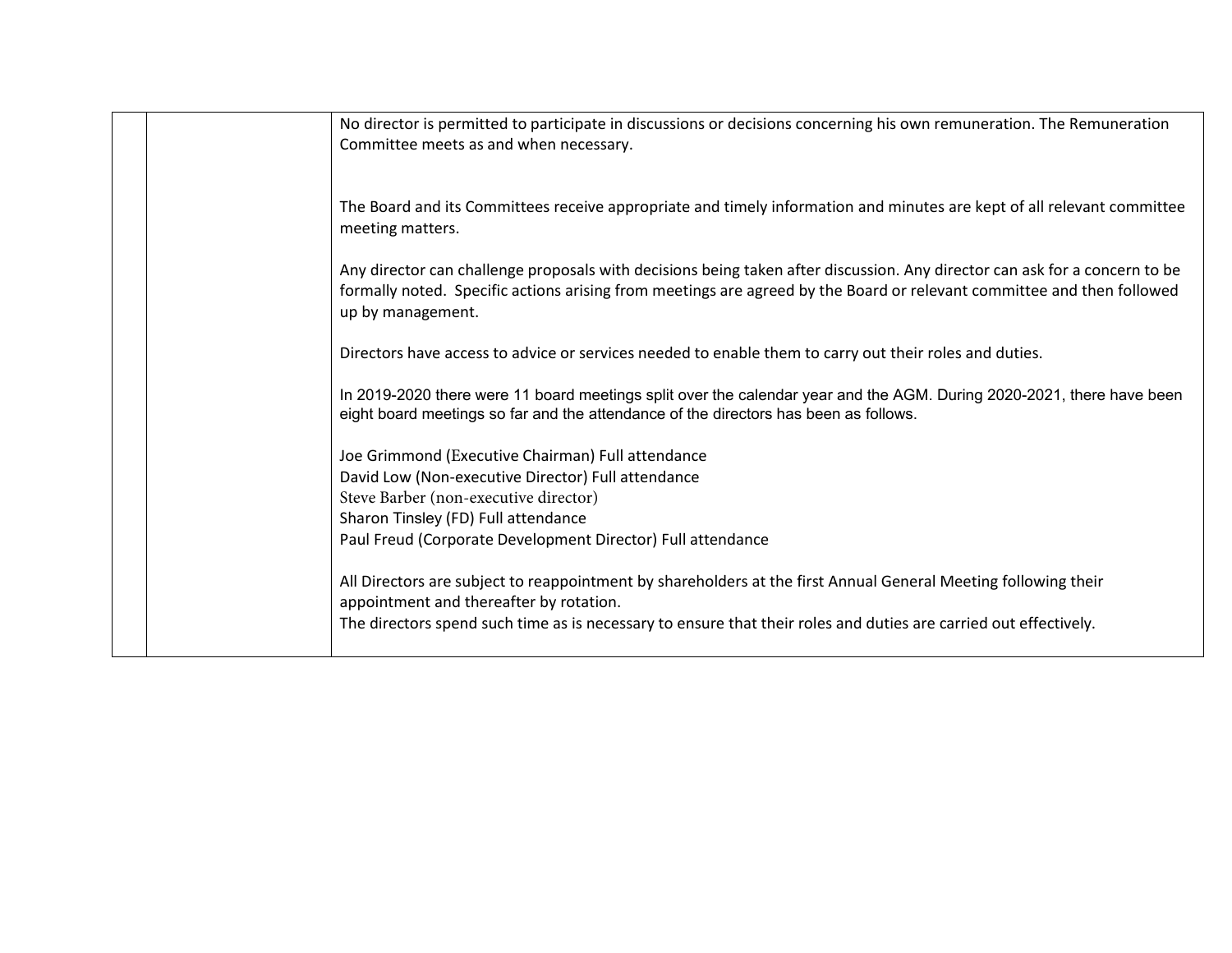| 6 | <b>Ensure that between</b> | The skills and experience of the Board are set out in their biographical details included within the Directors' Report of the |
|---|----------------------------|-------------------------------------------------------------------------------------------------------------------------------|
|   | them the directors         | Company's Annual Report. The experience and knowledge of each of the Directors gives them the ability to constructively       |
|   | have the necessary up-     | challenge strategy and to scrutinise performance.                                                                             |
|   | to-date experience,        |                                                                                                                               |
|   | skills and capabilities    | The Board comprises a range of different skills including business and financial.                                             |
|   |                            | In addition, the Company's non-executive directors have held senior executive positions.                                      |
|   |                            |                                                                                                                               |
|   |                            | The directors of the Company are:                                                                                             |
|   |                            |                                                                                                                               |
|   |                            | Joe Grimmond (Executive Chairman)                                                                                             |
|   |                            | David Low (Non-executive Director)                                                                                            |
|   |                            | Steve Barber (Non-executive director)                                                                                         |
|   |                            | Sharon Tinsley (FD)                                                                                                           |
|   |                            | Paul Freud (Corporate Development Director)                                                                                   |
|   |                            | Role of the Non-Executive Chairman: David Low and Steve Barber                                                                |
|   |                            | The Non-executive Chairman has overall responsibility for corporate governance and in promoting high standards                |
|   |                            | throughout the Company. As well as leading and chairing the Boar, the Executive Chairman's responsibilities are:-             |
|   |                            |                                                                                                                               |
|   |                            | Committees are properly structured and operate with appropriate terms of reference;                                           |
|   |                            | The performance of individual directors, the Board and its committees are reviewed on a regular basis;                        |
|   |                            | The Company has a coherent strategy and sets objectives against this; and                                                     |
|   |                            | There is effective communication between the Company and its shareholders.                                                    |
|   |                            |                                                                                                                               |
|   |                            |                                                                                                                               |
|   |                            |                                                                                                                               |
|   |                            |                                                                                                                               |
|   |                            |                                                                                                                               |
|   |                            |                                                                                                                               |
|   |                            |                                                                                                                               |
|   |                            |                                                                                                                               |
|   |                            |                                                                                                                               |
|   |                            |                                                                                                                               |
|   |                            |                                                                                                                               |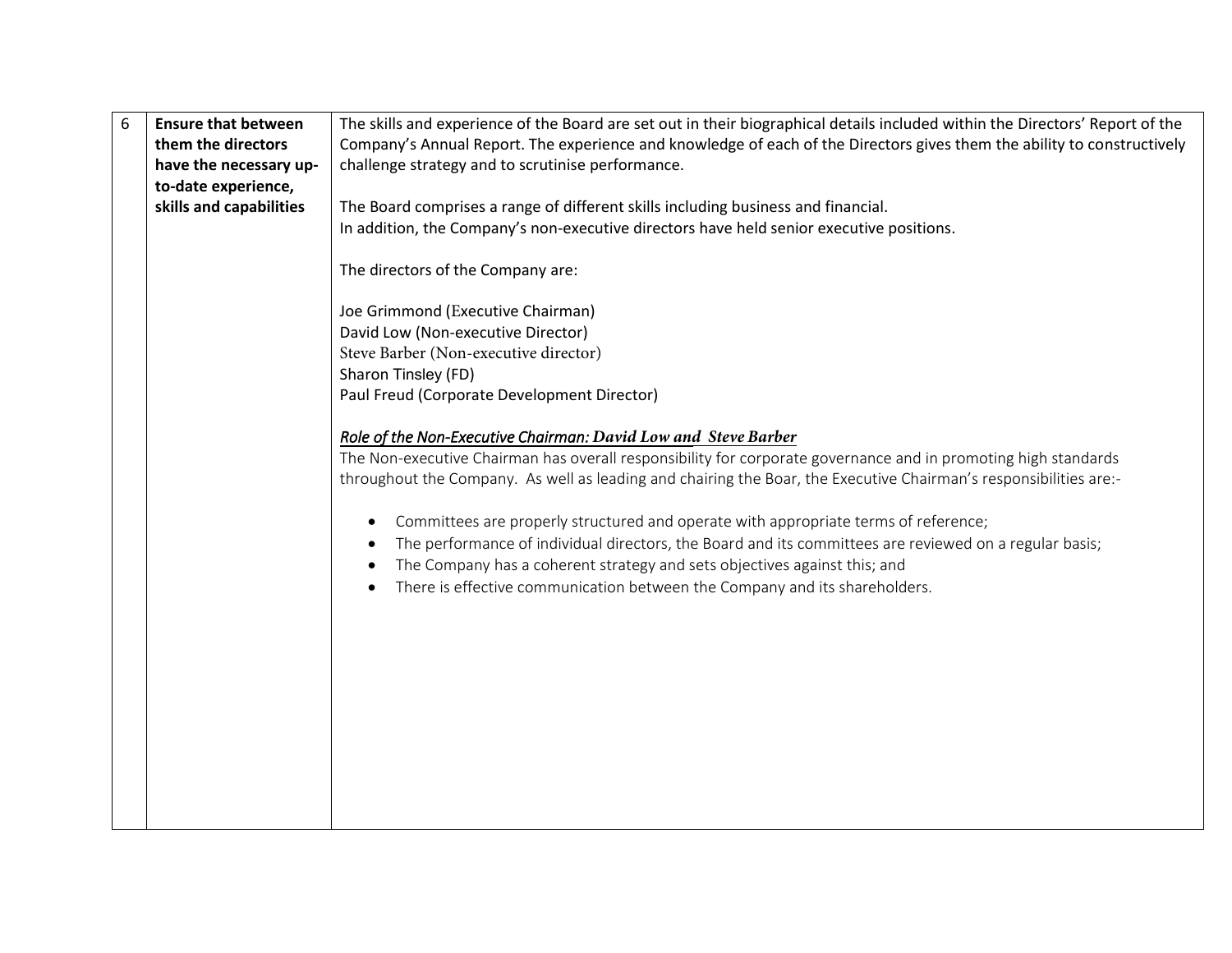|  | Role of the Finance Director and Company Secretary: Sharon Tinsley                                                         |
|--|----------------------------------------------------------------------------------------------------------------------------|
|  | The roles of Finance Director and Company Secretary are combined. The Board acknowledges the QCA guidelines on this        |
|  | matter and consider the joint roles appropriate for the Company's size.                                                    |
|  |                                                                                                                            |
|  | The Finance Director is responsible for providing financial oversight of the Group, preparing the accounts, monitoring the |
|  | performance of the Group companies and reporting on financial matters to the Board. Providing financial input on           |
|  | acquisitions.                                                                                                              |
|  |                                                                                                                            |
|  | The Company Secretary is responsible for providing clear and timely information flow to the Board and its Committees and   |
|  | supports the Board on matters of corporate governance and risk. The Company Secretary has direct access to the             |
|  | Chairman on matters of Corporate Governance.                                                                               |
|  | Role of the Corporate Development Director: Paul Freud                                                                     |
|  | The Corporate Development Director is responsible in leading sales and client-relationship management, track new markets   |
|  | and emerging trends, recommend new products and services, propose and develop new strategic partnerships, writes           |
|  | proposals and plans, and guides long-term objectives to meet business needs and requirements.                              |
|  |                                                                                                                            |
|  |                                                                                                                            |
|  | Support Coral Products PLC's role in financial planning process across the group from development of guidance for          |
|  | business units through completion of Board deliverables.                                                                   |
|  | Coordinate with corporate business units on various financial plan submissions.                                            |
|  |                                                                                                                            |
|  |                                                                                                                            |
|  |                                                                                                                            |
|  |                                                                                                                            |
|  |                                                                                                                            |
|  |                                                                                                                            |
|  |                                                                                                                            |
|  |                                                                                                                            |
|  |                                                                                                                            |
|  |                                                                                                                            |
|  |                                                                                                                            |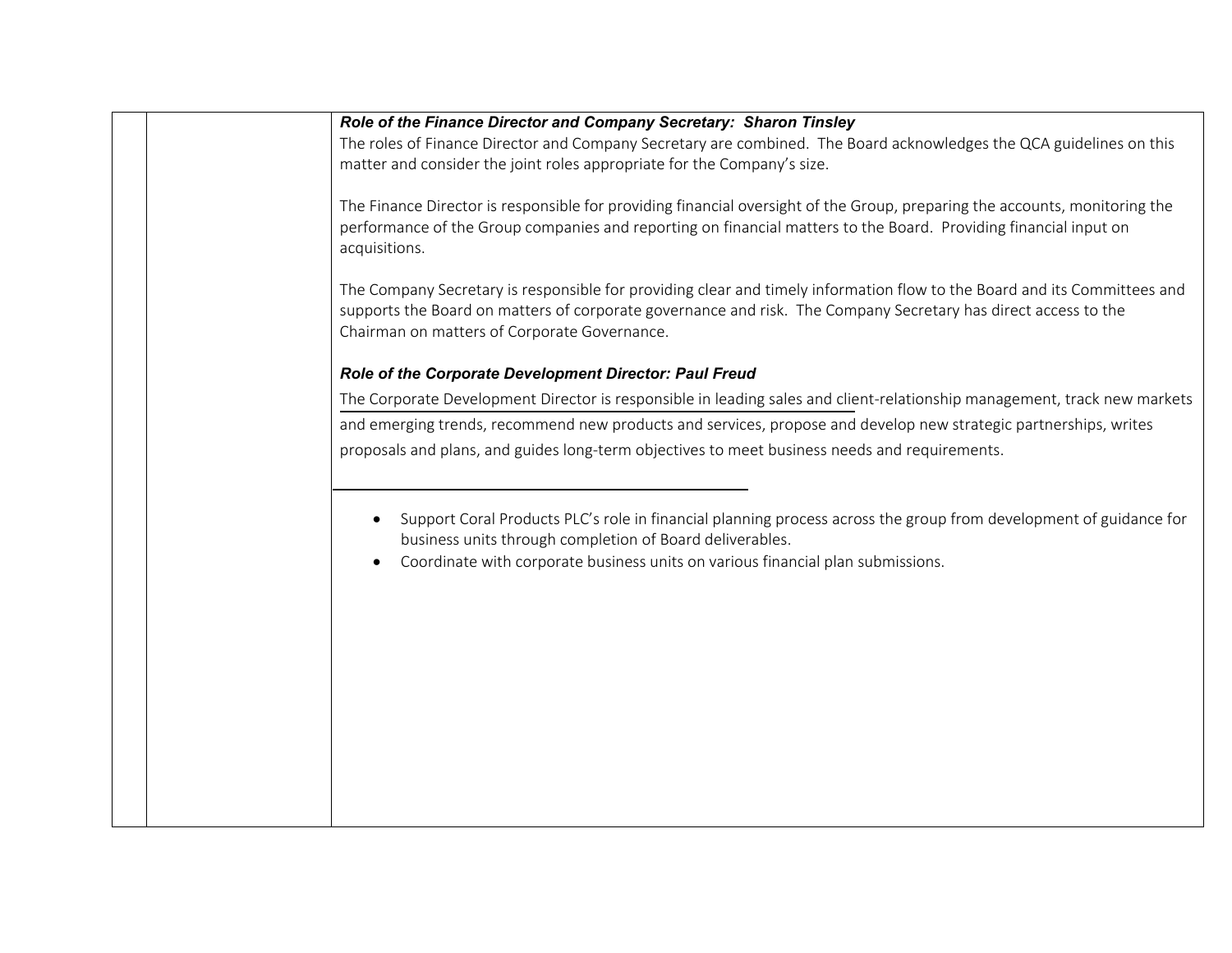|  | Prepare timely and accurate financial plan information, analysis and presentations for various financial plan review<br>$\bullet$<br>meetings.                                                                                                                                                                                                                                      |
|--|-------------------------------------------------------------------------------------------------------------------------------------------------------------------------------------------------------------------------------------------------------------------------------------------------------------------------------------------------------------------------------------|
|  | Perform competitive intelligence of company's peers including data outlining their financial performance and<br>business strategies.                                                                                                                                                                                                                                                |
|  | Analyze and report key trends and issues impacting industry and organisation.                                                                                                                                                                                                                                                                                                       |
|  | Support dissemination of timely and accurate information for annual rating agency meetings and survey<br>information.                                                                                                                                                                                                                                                               |
|  | Identify and enforce acquisition opportunities and objectives in meaningful way.<br>$\bullet$                                                                                                                                                                                                                                                                                       |
|  | Manage an effective evaluation and due diligence process across functional disciplines.<br>$\bullet$                                                                                                                                                                                                                                                                                |
|  | Evaluate, develop and recommend deals and optimal deal structures to ensure maximum positive results.                                                                                                                                                                                                                                                                               |
|  | Update and recommend senior management and Board of Directors regarding deal status, structure, valuation,<br>$\bullet$<br>strategic synergies, etc.                                                                                                                                                                                                                                |
|  | Ensure apt roles and responsibilities for post-close integration are clear and accepted before closing an acquisition.                                                                                                                                                                                                                                                              |
|  | Ensure closing process and agreements are handled appropriately working closely with legal, finance and other<br>departments business partners.                                                                                                                                                                                                                                     |
|  | Direct and manage integration process post-close across functional departments.                                                                                                                                                                                                                                                                                                     |
|  | Cooperate and interact effectively with business leaders, team members and peers.                                                                                                                                                                                                                                                                                                   |
|  | Role of the Independent Non-Executive Directors: David Low and Steve Barber                                                                                                                                                                                                                                                                                                         |
|  | The role of the Independent Non-Executive Directors is to contribute independent thinking and judgement through the<br>application of their external experience and knowledge, scrutinise the performance of the Executive Directors, provide<br>constructive challenge and ensure that the Company is operating within the governance and risk framework approved by<br>the Board. |
|  | Each director is responsible for maintaining the level of skill set required by their role and this is achieved by continuing<br>professional education, technical updates from professional bodies and advisors and an active role assisting the existing<br>Group companies.                                                                                                      |
|  | The Board as a whole is well placed to implement the Company's strategy.                                                                                                                                                                                                                                                                                                            |
|  |                                                                                                                                                                                                                                                                                                                                                                                     |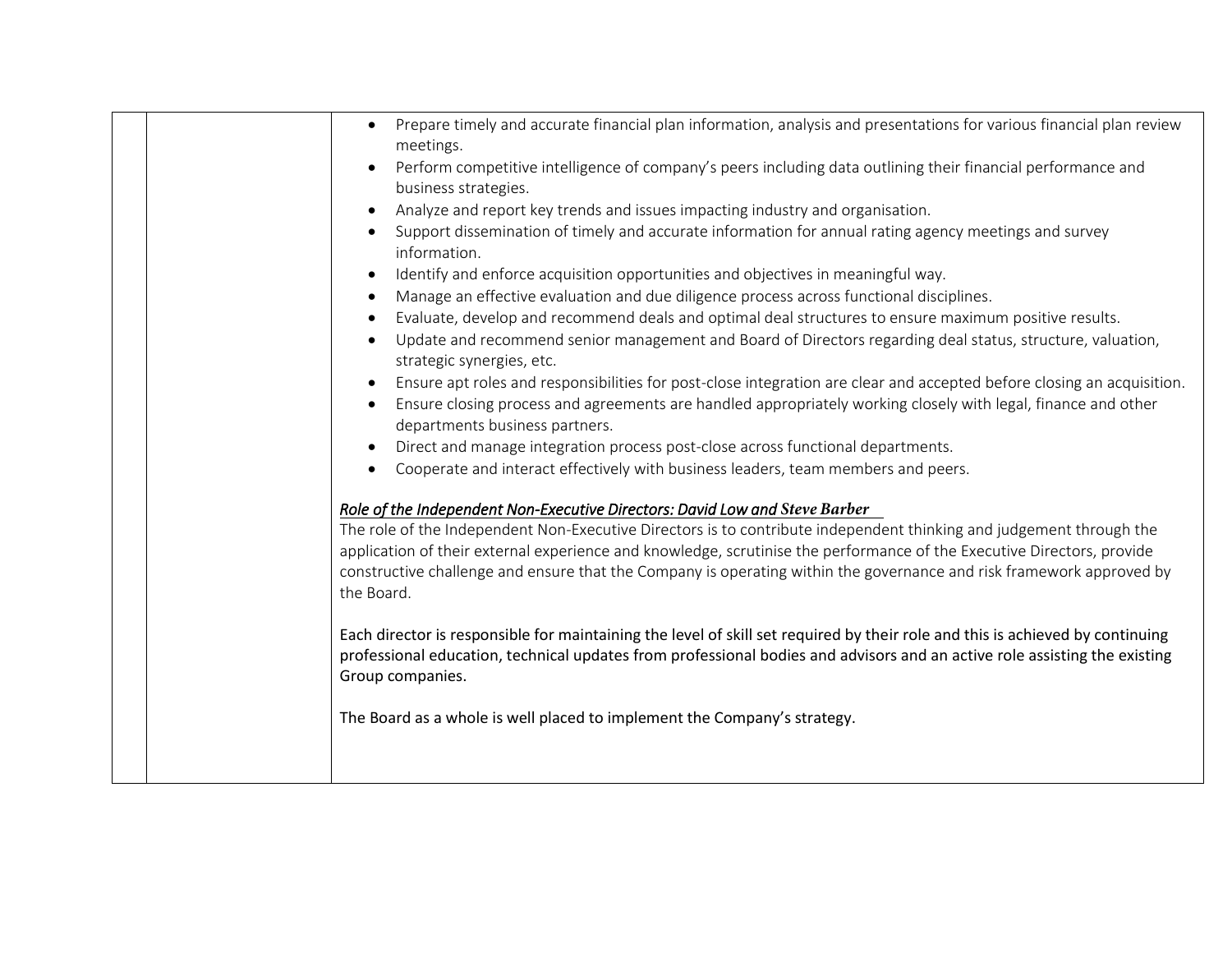| $\overline{7}$ | <b>Evaluate board</b><br>performance based on<br>clear and relevant<br>objectives, seeking<br>continuous<br>improvement                   | In the past, performance of individual Directors of the Board has been implemented as required. However, these processes<br>will be reviewed within the next 12 months. The criteria against which the Board, Committee and individual effectiveness<br>is considered will be established at that time.<br>Responsibility for succession planning lies with the Nomination Committee. The Committee is satisfied that the Board has<br>the skills it presently needs.<br>Click here for terms of reference for Audit Committee<br>Click here for terms of reference for Remuneration Committee                                                                                                                            |
|----------------|-------------------------------------------------------------------------------------------------------------------------------------------|---------------------------------------------------------------------------------------------------------------------------------------------------------------------------------------------------------------------------------------------------------------------------------------------------------------------------------------------------------------------------------------------------------------------------------------------------------------------------------------------------------------------------------------------------------------------------------------------------------------------------------------------------------------------------------------------------------------------------|
| 8              | Promote a<br>corporate culture that<br>is based on ethical<br>values and<br>behaviours.                                                   | The Board recognises that its decisions will impact the corporate culture of the Group as a whole and that this will affect<br>the performance of the business. The Board is also very conscious that the tone and culture that it sets will greatly impact<br>all aspects of the Group and the way employees behave and operate. The importance of sound ethical values and<br>behaviors is crucial to the ability of the Group to successfully achieve its corporate objectives.<br>The Board has regular interaction with Group company employees and monitors corporate culture in this way.<br>Additionally, it ensures its sound ethical practices and behaviours are deployed at Group Company board meetings.     |
| 9              | <b>Maintain Governance</b><br>structures and<br>processes that are fit<br>for purpose and<br>support good decision<br>making by the board | There is normally a clear division of responsibility between the Non-executive Chairman and the Finance Director and the<br>Independent non-executive director.<br>The roles and responsibilities of each Director is set out in the response to Principle 6.<br>The terms of reference of the board committees are set out in response to Principle 5.<br>There are a wide range of matters reserved for the board. These include strategy, finance, corporate governance, approval<br>of significant capital expenditure, appointment of key personnel and compliance with legal and regulatory requirements.<br>The Company's governance framework is reviewed to maintain the highest levels of business performance. |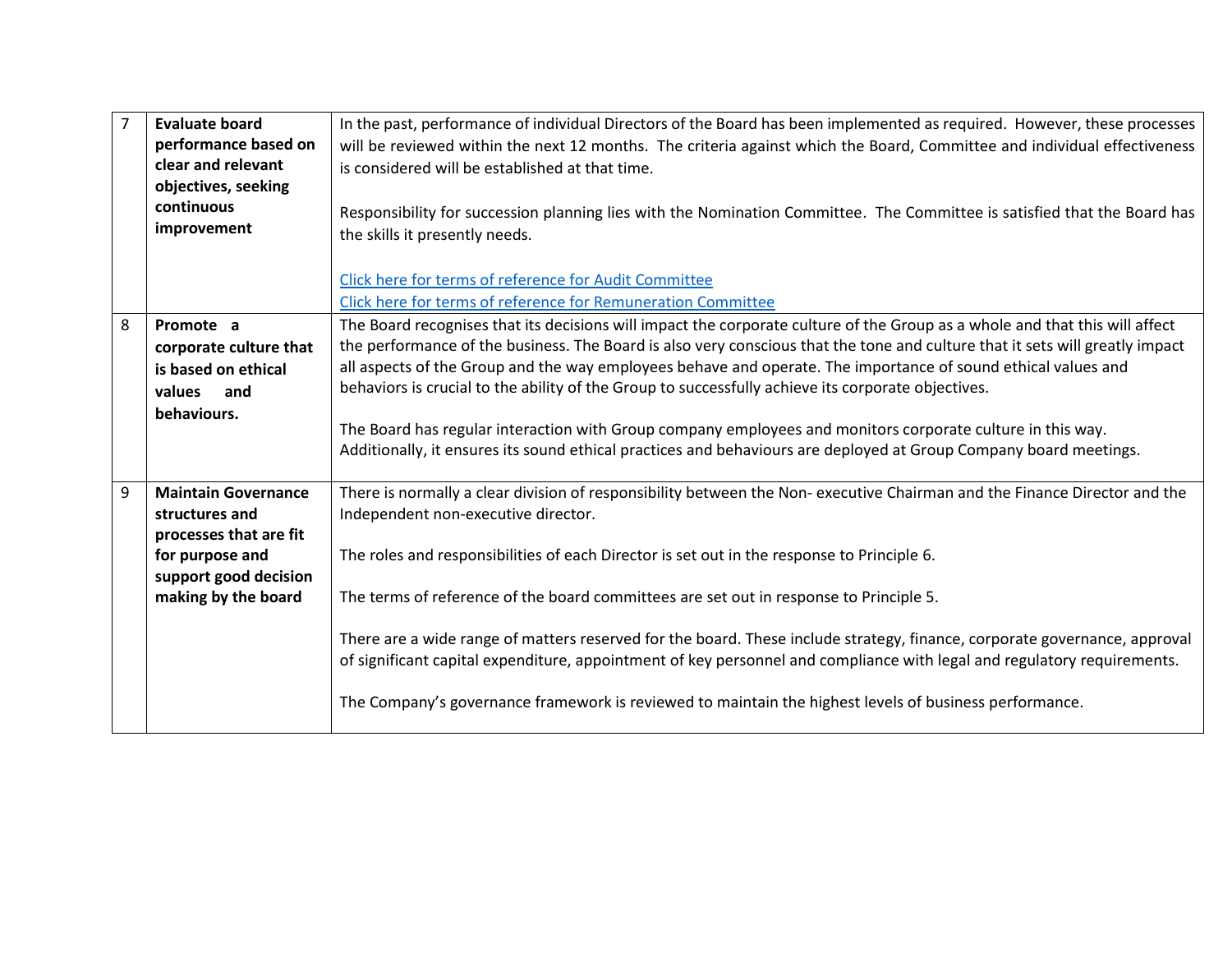| 10 | Communicate how the<br>company is governed<br>and is performing by<br>maintaining a dialogue | The Board recognises that meaningful engagement with its shareholders is integral to the continued success of the Group.<br>Non-Executive Directors are kept informed of the views of the shareholders through periodic reports from the Finance<br>Director and the Corporate Development Director.                                                                                                                            |
|----|----------------------------------------------------------------------------------------------|---------------------------------------------------------------------------------------------------------------------------------------------------------------------------------------------------------------------------------------------------------------------------------------------------------------------------------------------------------------------------------------------------------------------------------|
|    | with shareholders and<br>other relevant<br>stakeholders                                      | The Board believes that the Annual Report, and the Interim Report published at the half-year, play an important part in<br>presenting all shareholders with an assessment of the Group's position and prospects. All reports and press releases are<br>published on the Group's website.                                                                                                                                        |
|    |                                                                                              | The Annual General Meeting ('AGM') is the principal opportunity for private shareholders to meet and discuss the Group's<br>business with the Directors. There is an open question and answer session during which shareholders may ask questions<br>both about the resolutions being proposed and the business in general. The Directors are also available after the meeting<br>for an informal discussion with shareholders. |
|    |                                                                                              | The Committees of the Board have not previously published committee reports. Each Committee will do so in future.<br>The first reports will appear in the accounts for the year ending 30 April 2021.                                                                                                                                                                                                                           |
|    |                                                                                              | The Board is supported by the Audit and Remuneration Committees, each of which has access to information, resources<br>and advice that it deems necessary, at the company's cost, to enable the Committee to discharge its duties. These duties<br>are set out in the Terms of Reference which will be available on the website in due course.                                                                                  |
|    |                                                                                              | The Audit Committee<br>The Audit Committee has met with the external auditors during the course of the year to monitor progress and discuss any<br>issues arising.                                                                                                                                                                                                                                                              |
|    |                                                                                              | The Remuneration Committee<br>The Remuneration Committee reviews and determines on behalf of the Board and shareholders of the Company the pay,<br>benefits and other terms of service of the executive directors of the Company and the broad pay strategy with respect to<br>senior Company employees.                                                                                                                        |
|    |                                                                                              |                                                                                                                                                                                                                                                                                                                                                                                                                                 |